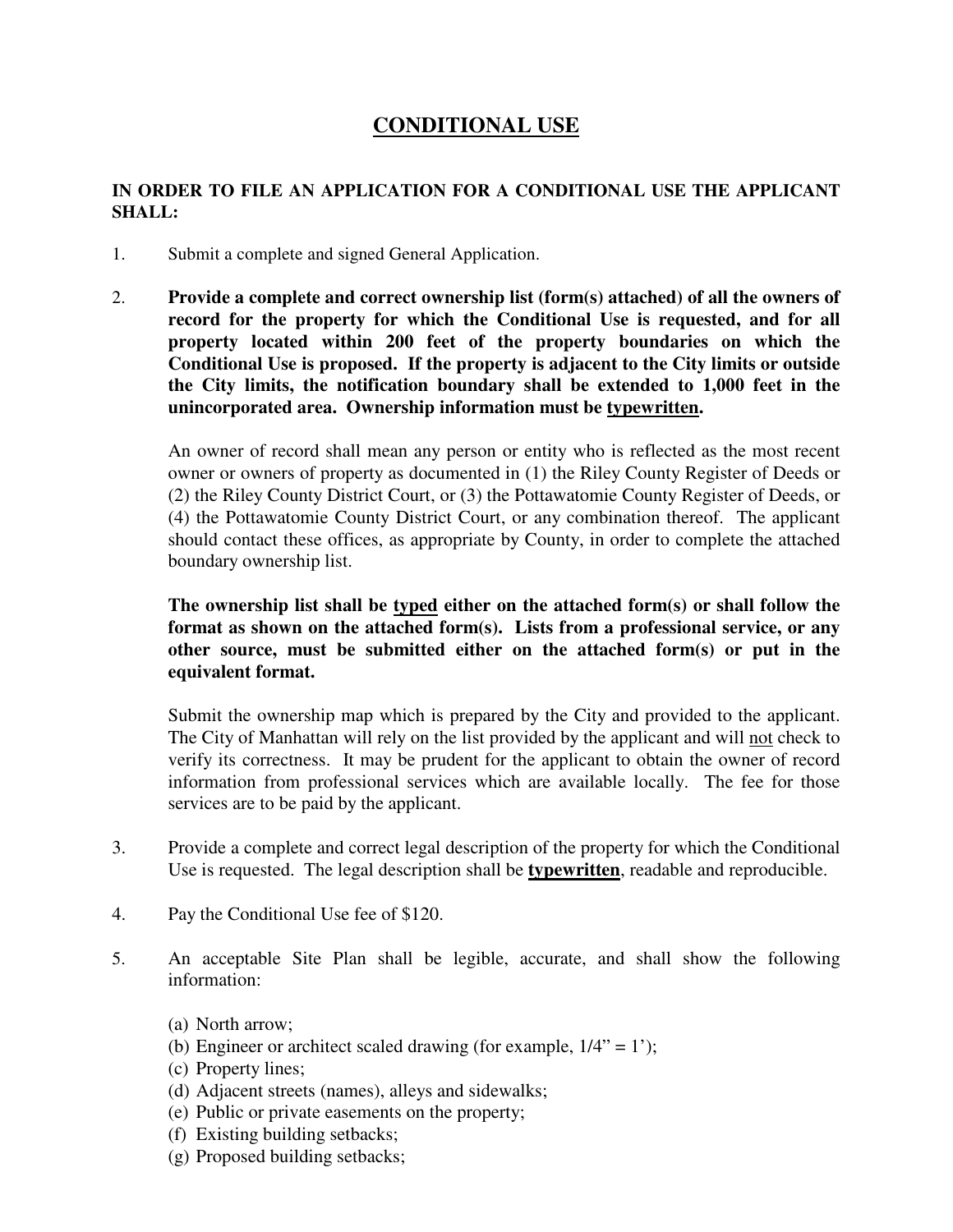- (h) Dimensions of existing and proposed improvements;
- (i) Location of Flood Plain, if necessary;
- (j) Location of existing and proposed drives and parking;
- (k) Location of existing and proposed structures, additions or other improvements;
- (l) Elevation and dimensioned drawings of proposed building, signs or other improvements;
- (m) Existing and proposed landscaping;
- (n) Name and address of owner of the property;
- (o) Name and address of consultant (engineer, architect, land surveyor, etc.); and,
- (p) Date the Site Plan was prepared.
- 6. Provide one set of 8½ by 11 inch reproducible reductions of all drawings once corrections or changes, if necessary, are made to the Site Plans and/or drawings.
- 7. A written explanation of what the proposed project consists of and why a Conditional Use is requested. Specific information regarding the operational characteristics of the Conditional Use must be provided. For example, and dependent upon the Conditional Use requested, information should include the number of employees, hours of operation, number of tenants or residents, number of bedrooms, and any other operational or occupancy characteristics must be described. The explanation should be in sufficient detail for the Board of Zoning Appeals to completely and clearly understand the project.
- 8. The applicant shall provide a written response for the statements listed below (a-f):
	- (a) Whether the proposed Conditional Use complies with all applicable provisions of the zoning regulations including lot size requirements, bulk regulations, use limitations, and performance standards, and cite the applicable regulations or use limitations.
	- (b) Whether the proposed Conditional Use will, or will not, cause substantial injury to the value of other property in the neighborhood in which it is to be located. The applicant should indicate any actions, if necessary, to reduce the impact of the Conditional Use on adjacent property.
	- (c) Describe the location and size of the Conditional Use, the nature and intensity of the operation involved in or conducted in connection with it, and whether the location of the site with respect to streets giving access to it are such that the Conditional Use will not dominate the immediate neighborhood so as to prevent development and use of neighboring property in accordance with the applicable zoning district regulations. In determining whether the Conditional Use will so dominate the immediate neighborhood, consideration shall also be given to, and a description shall be provided of:
		- (1) The location, nature and height of existing and proposed buildings, structures, walls and fences on the site, and
		- (2) The nature and extent of existing and proposed landscaping and screening on the site.
	- (d) If, and how, off-street parking and loading areas will be provided in accordance with the standards set forth in Article VII of the zoning regulations, and if such areas will be screened from adjoining residential uses and located so as to protect residential